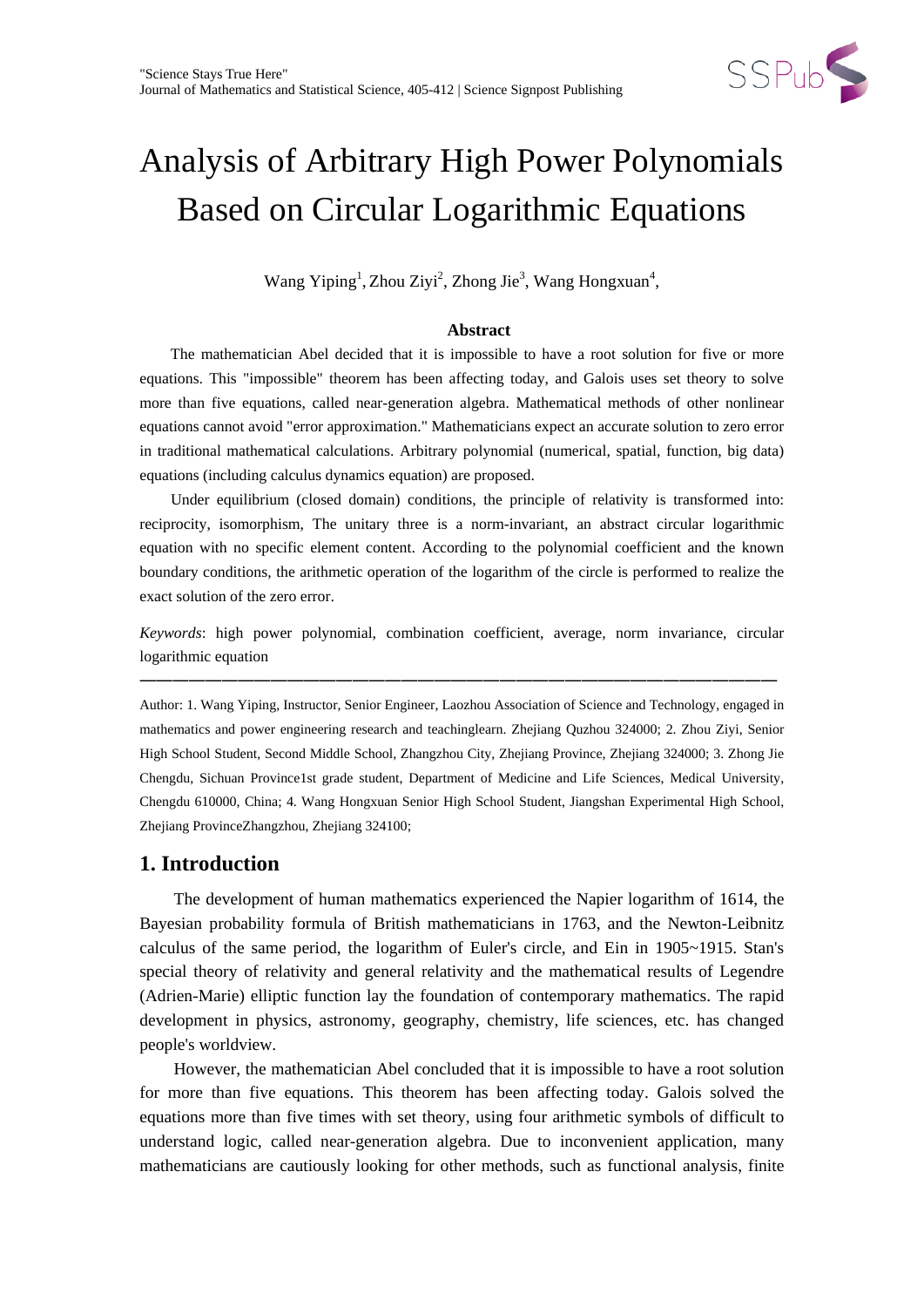element method, iterative method, error approximation, and so on. So that the mainframe computer is also based on a large number of linear equations, the speed of the solution is the difference between computer performance, such as the Chinese supercomputer has reached a computing speed of 300 billion times per minute.

American mathematician Klein pointed out that since 1930, mathematics has not made substantial progress. That is to say, people have not found a new calculation method, and can solve the arbitrary high-order equation accurately by applying the mathematical four-step operation. Mathematicians have speculated that humans may not have discovered a new and final rule of change in nature.

Circular logarithm comes into being, arbitrary polynomial equations (including calculus equations, dynamic equations), equations with equilibrium and relative equilibrium, and circular logarithmic equations are transformed by the principle of relativity. Because the boundary conditions are known (numerical, spatial, function), the calculation of the polynomial at this time is converted into an abstract circular logarithmic equation with no specific element content. The unknown elements and the corresponding known boundary conditions are solved by the four arithmetic operations of the logarithm of the circle.

# **2. Calculus dynamic equations and polynomials**

Traditional calculus (dynamic equation) is transformed into a polynomial calculus power function by the (N) order value symbol.

There are: differential dynamic equation  $\{x^S\}$  of the block (differential order conversion power function:  $\partial(N) = N$ :

$$
\partial^{(N)}f(x^{S})/\partial t^{(N)} = \partial^{(N-1)}f(x^{S})/\partial t^{(N-1)} + \partial^{(N-2)}f(x^{S})/\partial t^{(N-2)} + \dots \n+ \partial^{(N-p)}f(x^{S})/\partial t^{(N-p)} + \dots + \partial^{(N-q)}f(x^{S})/\partial t^{(N-q)} \n= A\{x\}^{K(Z\pm S-N\pm 0)/t} + B\{x\}^{K(Z\pm S-N\pm 1)/t} + \dots + P\{x\}^{K(Z\pm S-N\pm p)/t} + \dots + Q\{x\}^{K(Z\pm S-N\pm q)/t} \n= \{x\}^{K(Z\pm S-N)/t};
$$
\n(1.1)

Integral dynamic equation  $\{D^S\}$  (integral order conversion power function:  $\tilde{N}$ =+N):  $\int^N(D^S)dt^N = \int^{(N-1)} {D^S} dt^{(N-1)} + \int^{(N-2)} {D^S} dt^{(N-2)} + ...$ 

$$
+ \int^{(N-P)} \{D^{S}\} dt^{(N-P)} + \dots + \int^{(N-q)} \{D^{S}\} dt^{(N-q)} = A\{D\}^{K(Z \pm S + N \pm 0)/t} + B\{D\}^{K(Z \pm S + N \pm 0)/t} + \dots + P\{D\}^{K(Z \pm S + N \pm 0)/t} + \dots + Q\{D\}^{K(Z \pm S + N \pm 0)/t} = \{D\}^{K(Z \pm S + N)/t};
$$
(1.2)

 The above combination is written as a point polynomial general formula (calculus order  $\pm N$ ):

 ${R}^{Z}={R}^{K(Z\pm S\pm N\pm 0)/t}+{R}^{K(Z\pm S\pm N\pm 1)/t}+...+{R}^{K(Z\pm S\pm N\pm p)/t}+...+{R}^{K(Z\pm S\pm N\pm q)/t};$  (1.3)

Where  ${X}^2$ ,  ${D}^2$  represent closed curves of tiles, graphic elements, and boundaries, respectively.

Where: power function  $Z=K(Z+S+N+P)$  (called path integral, history, calculation time); Z infinite polynomial power function; S element composition polynomial dimension;  $Z \ge S \ge N \ge P$ ; K=  $(+1,-1)$  block or expansion, or reduction property: shorthand: K(Z $\pm$ S $\pm$ N), K(Z $\pm$ S $\pm$ P), K(Z±S), K(Z±N), K(Z±P), (Z); +N= $f(N)$ ) (increase region), the order of -N= $\partial(N)$  (reduction region);  $(\pm P)$  polynomial The block combination term (increasing or decreasing); (/t) represents the dynamic equation (the general formula does not mark t);  $\{\}$  represents the point group combination and set. The introduction of two "...,..." in the polynomial (Z) means an infinite tile, which is different from the traditional "..." finite calculation. (the same class)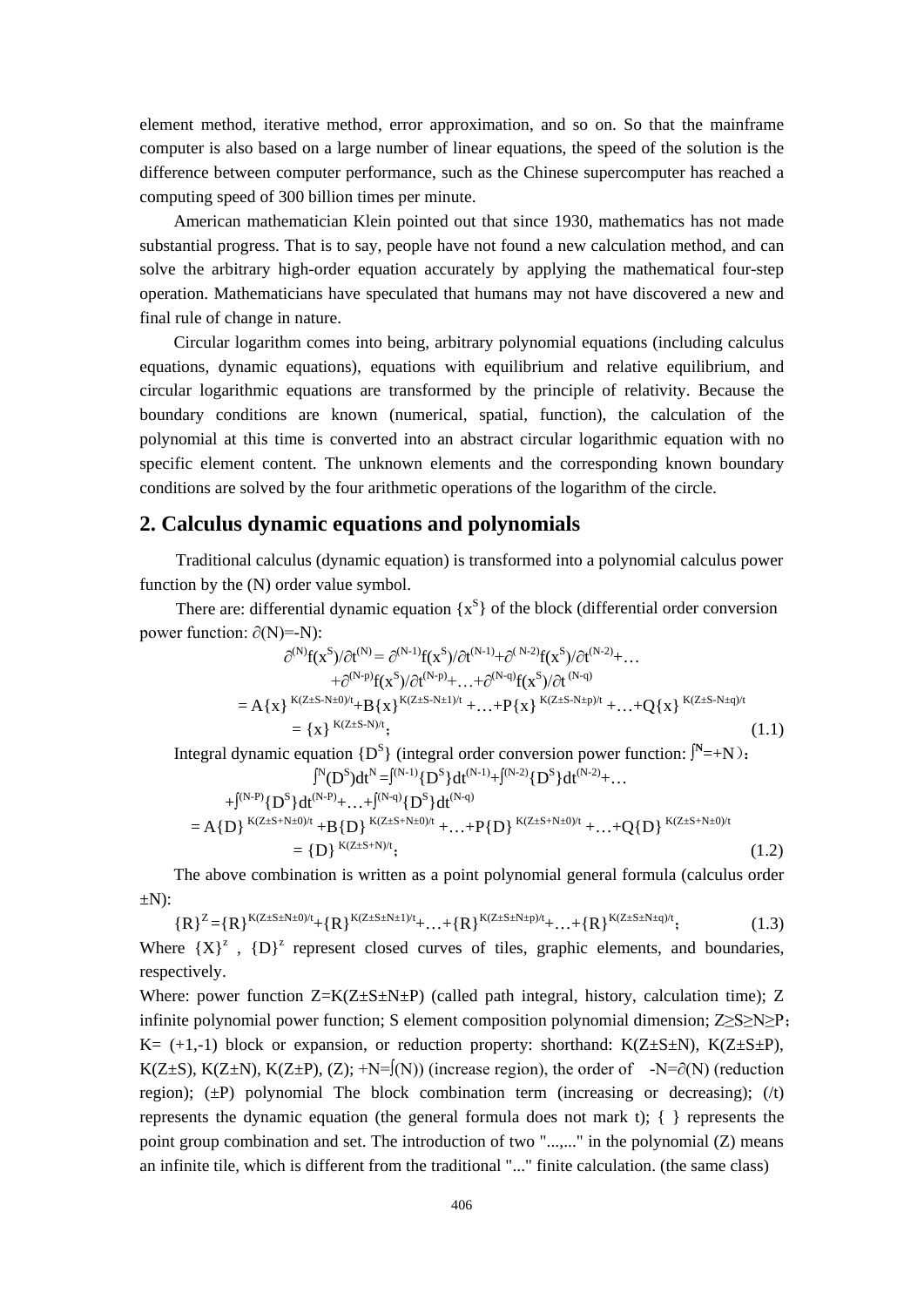## **3. Polynomial coefficients and logarithm of the circle**

# **3.1. polynomial coefficients and logarithm of the circle**

According to the Brouwer Center fixed point theorem <sup>[3]</sup>  ${D}^2$ ,  ${X}^2 \in {R}^2$  element combination (function, numerical, geometric space) is equivalent.

 Definition: Polynomial various combination coefficients, which is the number of combinations divided by the corresponding unknown or known average function, called the average function becomes the basis of calculation. In polynomials, the average block (function, geometric space, numerical value) is often used as the basis for calculation.  $(1/C_{K(Z \pm S \pm N)}) \cdot (R_a, R_b, ..., R_p, ..., R_a) \in \{R_0\}^{K(Z \pm S \pm N \pm P)}$ 

have:

\n
$$
\{R_0\}^{K(Z \pm S \pm N)} = \left[\sum (1/C_{(S \pm N)}) \{R_i\}\right]^{K(Z \pm S \pm N)}
$$
\n
$$
= (1/C_{(S \pm 0)}) \{R\}^{K(Z \pm S \pm N \pm 0)} + (1/C_{(S \pm 1)}) \{R\}^{K(Z \pm S \pm N \pm 1)} + \dots
$$
\n
$$
+ (1/C_{(S \pm P)}) \{R\}^{K(Z \pm S \pm N \pm P)} + \dots + (1/C_{(S \pm q)}) \{R\}^{K(Z \pm S \pm N \pm q)}\}
$$
\n
$$
= \{R_0\}^{K(Z \pm S \pm N \pm 0)} + \{R_0\}^{K(Z \pm S \pm N \pm 1)} + \dots + \{R_0\}^{K(Z \pm S \pm N \pm P)} + \dots + \{R_0\}^{K(Z \pm S \pm N \pm q)};
$$
\n
$$
C_{(Z \pm S \pm P)} = S(S - 1) \dots (S - P) / P(P - 1) \dots (2)(1) = S!/P!;
$$
\n
$$
(3)
$$

$$
C_{(\text{Z} \pm \text{S} \pm \text{N})} = C_{(\text{Z} \pm \text{S} \pm 0)} + C_{(\text{Z} \pm \text{S} \pm 1)} + \ldots + C_{(\text{Z} \pm \text{S} \pm \text{P})} + \ldots + C_{(\text{Z} \pm \text{S} \pm \text{q})} = \{2\}^{\ K(\text{Z} \pm \text{S} \pm \text{N})} \ ; \tag{4}
$$

where:  $C_{K(Z \pm S \pm P)}$  polynomial P term regularization coefficient; coefficient subscript letter: polynomial element combination form. ! factorial.

#### **3.2. polynomial equations and circular logarithmic equations**

Equation (4) satisfies the polynomial regularization equation, where  ${x}^2 = {D^2}$ ; when  ${x}^2 \neq {D}^2$ , the principle of relativity is applied <sup>[6]</sup>, and the unknown and known functions are one by one. Corresponding ratios achieve a relative symmetrical balance. Obtain a relative equilibrium equation—a dimensionless function with no specific element content, called the logarithm of the circle (relativistic construction).

Assume: 
$$
(1-\eta^2)^Z \sim (\eta)^Z = \{x\}^{K(Z\pm S+N)} \cdot \{D\}^{K(Z\pm S+N)} = [\{x\} / \{D\}]^{K(Z\pm S+N)}
$$
  
get:  $\{X\pm D\}^{K(Z\pm S+N)} = [\{x\} / \{D\}]^{K(Z\pm S+N+0)} \cdot D^{K(Z\pm S\pm N+0)} + [\{x\} / \{D\}]^{K(Z\pm S\pm N-1)} \cdot D^{K(Z\pm S\pm N+1)} + \dots + [\{x\} / \{D\}]^{K(Z\pm S\pm N+q)} \cdot D^{K(Z\pm S\pm N+q)}$ 

$$
= [(1-\eta^2)^{K(Z\pm S\pm N\pm 0)}+(1-\eta^2)^{K(Z\pm S\pm N\pm 1)}+\ldots+(1-\eta^2)^{K(Z\pm S\pm N\pm p)}+\ldots+(1-\eta^2)^{K(Z\pm S\pm N\pm q)}] \cdot \{X_0\pm D_0\}^{K(Z\pm S\pm N\pm 1)}.
$$

$$
= (1 - \eta^2)^{K(Z \pm S \pm N)} \{X_0 \pm D_0\}^{K(Z \pm S \pm N)}; \tag{5.1}
$$

$$
0 \leq (1 - \eta^2)^{K(Z \pm S \pm N)} \leq 1;
$$
\n
$$
(5.2)
$$

Under equilibrium conditions:  ${x_0}^Z = {D_0}^Z$ ;

(1), 
$$
{X - D}^{K(Z \pm S \pm N)} = (1 - \eta^2)^{K(Z \pm S \pm N)} \{0\}^{K(Z \pm S \pm N)} \{D_0\}^{K(Z \pm S \pm N)};
$$
 (5.3)

$$
(2), \qquad \{X+D\}^{K(Z\pm S\pm N)} = (1-\eta^2)^{K(Z\pm S\pm N)} \{2\}^{K(Z\pm S\pm N)} \{D_0\}^{K(Z\pm S\pm N)}; \tag{5.4}
$$

of which: In the logarithmic equation,  $(1-\eta^2)^Z \sim (\eta)^Z$  indicates that the valence and the second order are equivalent.

Formula (5.4)  $\{2\}^{K(Z \pm S \pm N)}$ replaces the "imaginary number" in traditional mathematics, reflecting the actual conditions of realistic mathematics.

## **4. Calculation equation of the fifth-order equation**

There are many calculation examples for the quintic equation. Three-dimensional vortex motion as produced by humans. Under ideal conditions (not considering other viscous, friction, temperature, etc.), the fluid molecules simultaneously perform three-dimensional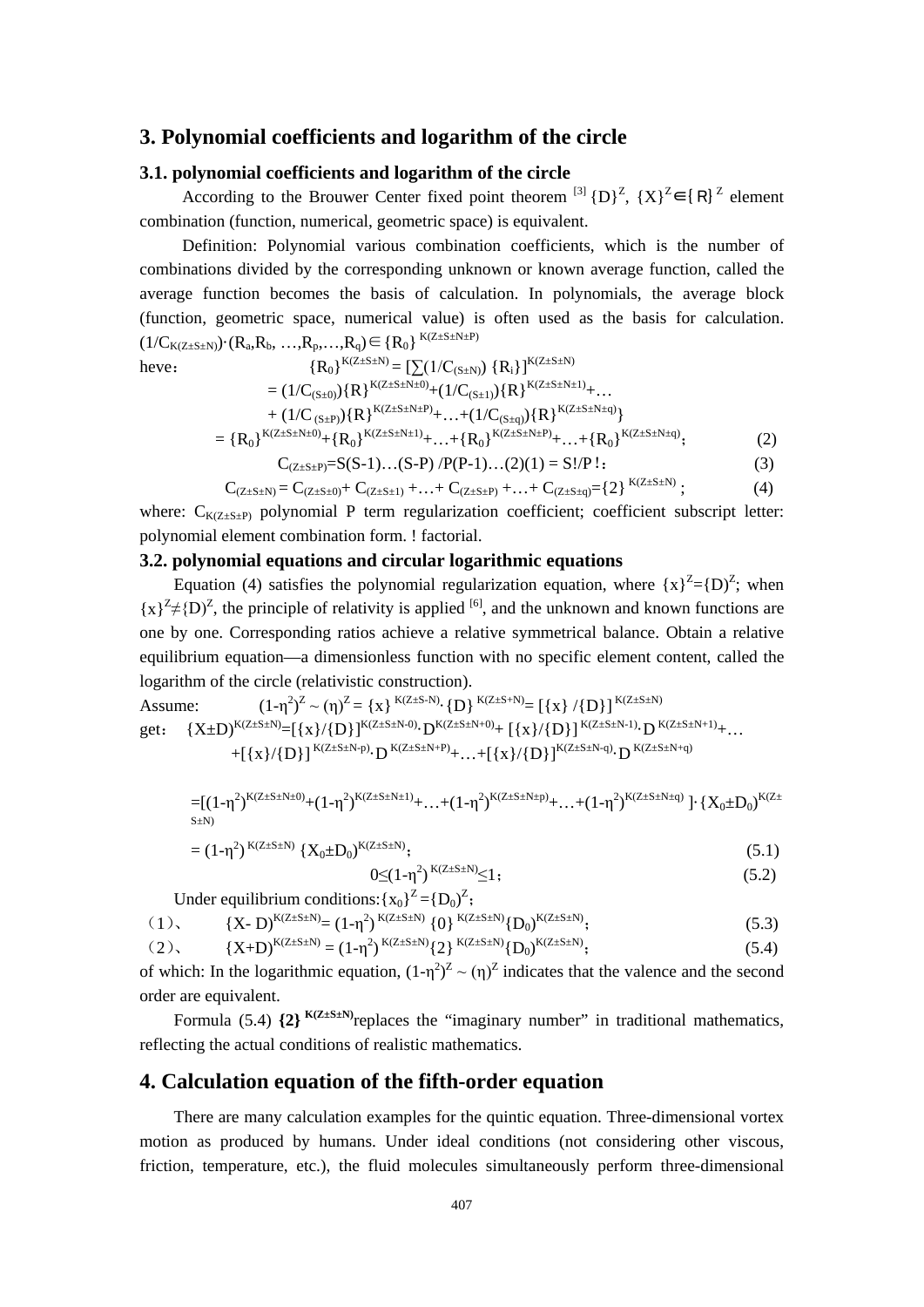gyro and three-dimensional spin motion, in which one-dimensional coincidence, that is, five unknown and known element composition equilibrium equations ,  $\{x_1, x_2, x_3, x_4, x_5, \} \in \{x\}$ , form the combined root of the five-dimensional equation. These five elements interact in the vortex motion and constrain each other to become a five-dimensional equation. Where  $\{x_1, x_2,$  $x_3$  is the Cartesian three-dimensional Cartesian coordinates { $x_4, x_5$ } which are the spherical coordinates of the spin.

$$
[x \pm D]^{5} = Ax^{5} + Bx^{4} + Cx^{3} + Dx^{2} + Ex^{1} + D = 0;
$$
 (6.1)

or:  ${X\pm D}^{K(Z\pm S\pm N\pm 5)} = Ax^{K(Z\pm S\pm N\pm 0)} + Bx^{K(Z\pm S\pm N\pm 1)} + Cx^{K(Z\pm S\pm N\pm 2)}$ 

$$
+ \, \, Dx \, {}^{K(Z \pm S \pm N \pm 3)} +Ex \, {}^{K(Z \pm S \pm N \pm 4)} + D = 0 \, ; \qquad \qquad (6.2)
$$

Under equilibrium conditions,  $\{x\}$  and  $\{D\}$  form a balance  $\{x\}=\{D\}$  (called discrete

state) or relative equilibrium  $\{x\} \neq \{D\}$  (called entangled state). The coefficients of this five-dimensional equation contain a regularization coefficient that can be converted to a binomial of the power function of the fifth power. (Infinitely any arbitrary 5th order equation, the power function general formula is written as:  $Z=K(Z\pm S\pm N\pm 5)$ .

Where: Z polynomial power function means infinity, k element (topological) variation property, any finite N in S infinite is gradation or calculus order,  $\partial$ =-N means differential order  $\int =+N$  means integral order, P=5 Represents the fifth-order equation, (including various combinations of five elements, "1, 2, 3, 4, 0" respectively denotes 1 and 1; 2 and 2; 3 and 3; 4 and 4; Combination, the coefficient indicates the number of combinations thereof, and the coefficient is according to the regularization distribution rule:  $C_{(Z\pm S\pm 5)}=1+5+10+10+5+1=$ {2}<sup>5</sup>=32;

Calculation: set the arithmetic mean  $D_0$  of various combinations of equations of 5 times;

heve:

$$
(x_0)^5 = (D_0)^0 = A/C_{(5+0)} = [^5 \sqrt{\Pi}\{x_1 \cdot x_2 \cdot x_3 \cdot x_4 \cdot x_5\}] = [^5 \sqrt{\Pi}\{y_1 \cdot y_2 \cdot y_3 \cdot x_4 \cdot x_5\}] = (^5 \sqrt{\Pi}\{y_1 \cdot y_2 \cdot y_3 \cdot x_4 \cdot x_5\}) = (^5 \sqrt{\Pi}\{y_1 \cdot y_2 \cdot y_3 \cdot x_4 \cdot x_5\}) = (^5 \sqrt{\Pi}\{y_1 \cdot y_2 \cdot y_3 \cdot x_4 \cdot x_5\}) = (D_0)^2 = C/C_{(5+1)} = C/C_{(5+1)} = \{^2 \sqrt{\{\sum (1/10)(\prod x_1x_2 + x_2x_3 + \cdots + x_4x_5)\}}^2}; C_{(5+2)} = 10;
$$
\n
$$
(x_0)^2 = (D_0)^3 = D/C_{(5+3)} = D/C_{(5+1)}
$$
\n
$$
= \{^3 \sqrt{\{(1/10)(\prod x_1x_2x_3 + x_2x_3x_4 + x_3x_4x_5 + \cdots)\}}^3}; C_{(5+3)} = 10;
$$
\n
$$
(x_0)^1 = (D_0)^1 = E/C_{(5+4)} = E/C_{(5+1)} = \{^4 \sqrt{\{(1/5)(\prod x_1x_2x_3x_4 + x_2x_3x_4x_5 + \cdots)\}}^4}; C_{(5+1)} = 5;
$$
\n
$$
= \{^4 \sqrt{\{\sum (1/5)(\prod x_1x_2x_3x_4 + \prod x_2x_3x_4x_5 + \cdots)\}}^4}; C_{(5+1)} = 5;
$$
\n
$$
= \sum (1/5)^{-1}(1/x_1 + 1/x_2 + 1/x_3 + 1/x_4 + 1/x_5)
$$
\n
$$
= \{^2 \sqrt{\{\sum (1/10)(\prod x_1x_2x_3 + \cdots + \prod x_4x_5)\}}^2}
$$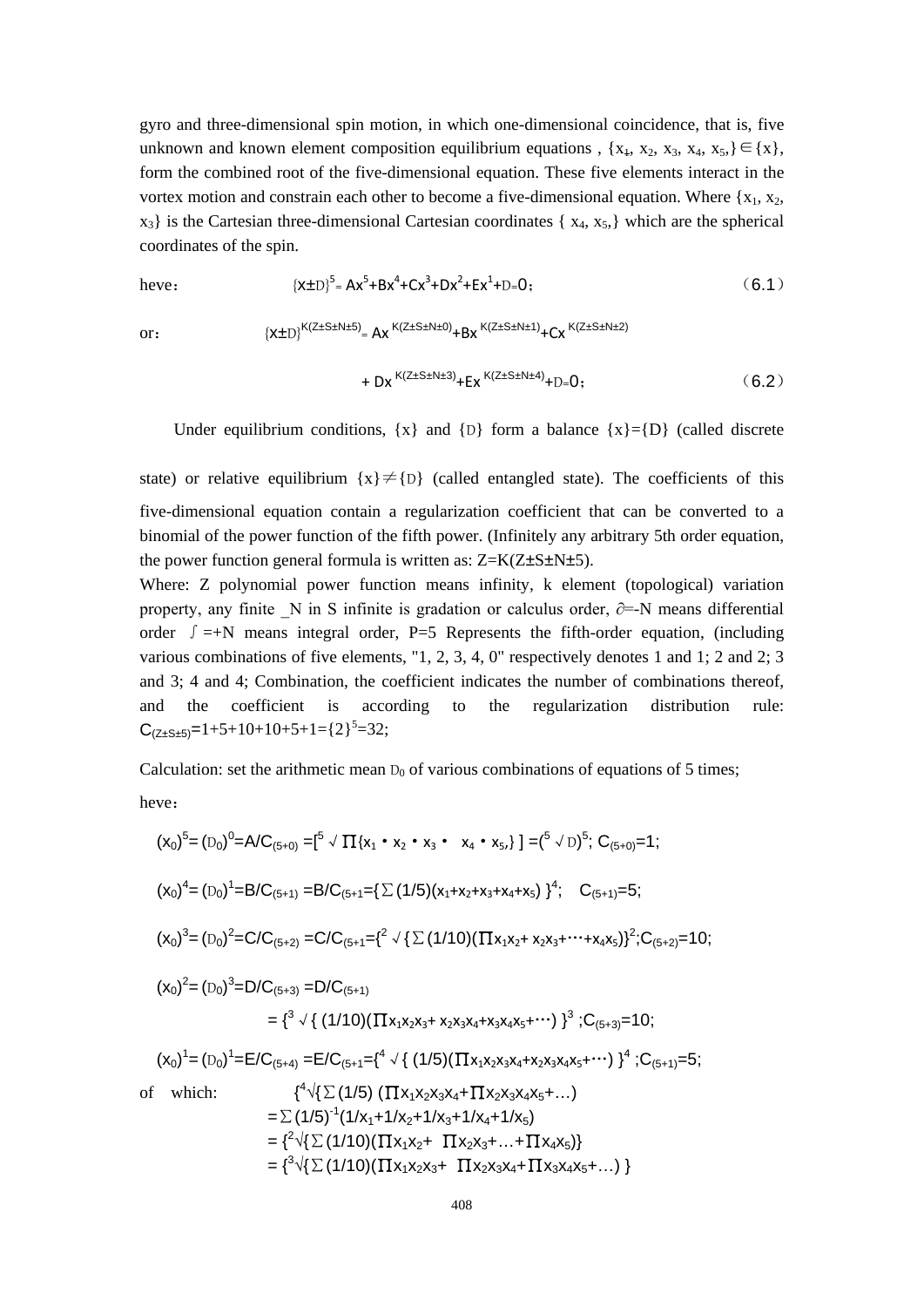$$
= \left(^{5} \vee D\right);
$$

Ie average, reciprocal mean  $(x_0)^{-N}$  = positive mean( $D_0$ <sup>+N</sup> Formula (6.1) is converted into

$$
Ax^5 + Bx^4 + Cx^3 + Dx^2 + Ex^1 + D = x^5 + 5x^4(D_0)^1 + Cx^3(D_0)^2 + Dx^2(D_0)^3 + Ex^1(D_0)^4 + {^{(5 \sqrt{D_0})}}^5;
$$
\n(6.3)

set: Round logarithm  $\big)^{K(Z\pm S\pm N\pm 5)}$  = {<sup>5</sup>  $\checkmark$  D / D<sub>0</sub>) }<sup>K(Z±S±N±5)</sup>; formula (6.2) is converted into

$$
Ax^5 + Bx^4 + Cx^3 + Dx^2 + Ex^4 + D = (1 - \eta^2)^5 \{x_0^5 + x_0^4 D_0^1 + x_0^3 D_0^2 + x^2 {}_0D_0^3 + x_0^1 D_0^4 + D_0^5; \tag{6.4}
$$

get: 
$$
{\{x \pm D\}}^5 = (1 - \eta^2)^5 {\{x_0 \pm D_0\}}^5;
$$
 (6.5)

Under balanced or relative equilibrium conditions  $\{x_0\} = \{D_0\}$ ;

In particular, polynomials often appear $\{x\} \neq {\{D\}}^5$ , and after extracting(1- $\eta^2$ ), we get  $\{x_0\} = {\{D_0\}}$ , which is called relative balance. Formula (4) is converted into

$$
{\{\mathbf{X} \pm \mathbf{D}\}}^5 = (1 - \eta^2)^5 \{0.2\}^5 \{0_0\}^5; \tag{6.6}
$$

among them: 
$$
{(x - D)}^5 = (1 - \eta^2)^5 \{0\}^5 [D_0]^5;
$$
 (6.7)

$$
\{x+D\}^5 = (1-\eta^2)^5 \{2\}^5 \{D_0\}^5; \tag{6.8}
$$

Equation (6.8) cancels the "imaginary number i" symbol of traditional mathematics and satisfies the existence of reality. Moreover,  $\{x_0\}$  and  $\{D_0\}$  have isomorphic reciprocity, which makes the calculation of arbitrary polynomial uniform, that is to say, the calculation method of any higher-order equation is consistent.

Under equilibrium conditions, the two values (B) and (D) are known in any polynomial,

and any higher-order equation has  $(B)$  <sup>K(Z±S±N±P)</sup> and  $(D)$ , which can accurately solve the combination of equations. root. Further, the values of the respective elements are separately calculated from the combined roots.

get: 
$$
{(x)^5} = (1-\eta^2)^5{0.2}^5{D_0}^5;
$$
 (6.9)

when: 
$$
(1-\eta^2)^{K(Z\pm S\pm N\pm 5)} = {5 \sqrt{D}} / (D_0) = (0,1); K=0;
$$

represents a combination of discrete states that is applied to statistical calculations.

$$
(1-\eta^2)^{K(Z\pm S\pm N\pm 5)} = {5 \sqrt{D}} / (D_0) \le 1; K=+1; \qquad (6.10)
$$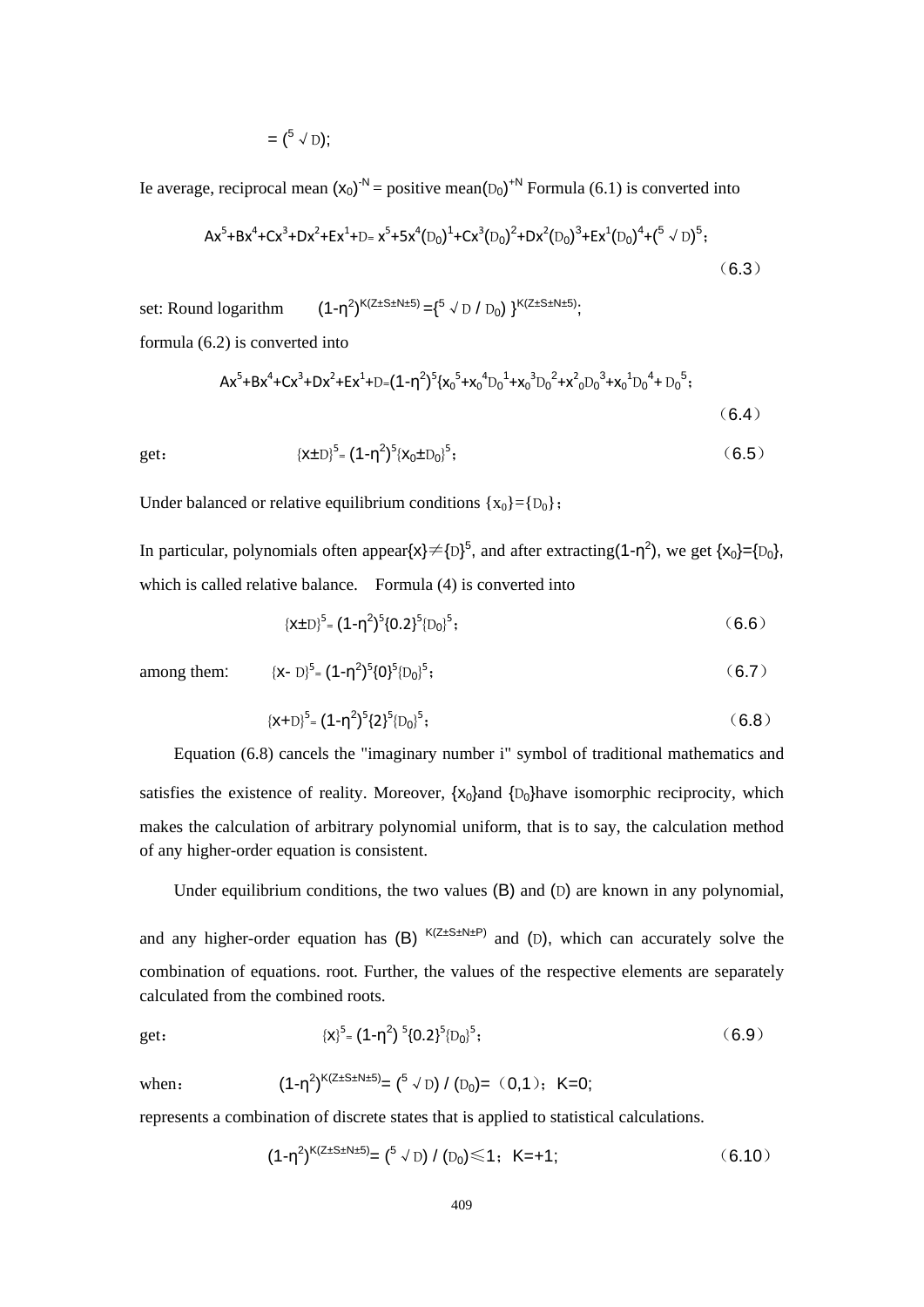represents an entangled state convergence topology combination applied to mathematical calculations.

$$
(1-\eta^2)^{K(Z\pm S\pm N\pm 5)} = {5 \sqrt{D}} / (D_0) \ge 1; K = -1; \tag{6.11}
$$

represents an entangled state diffusion topology combination applied to mathematical calculations.

The subscripts in the formula indicate the position, value, and space of each element, which is generally P=5 (5 represents the fifth-order equation, and P represents an arbitrary P-order equation, so the abstract circular logarithmic equation becomes the specific calculation of the analytical polynomial.

(1), the unit circle logarithm processing the value of the distribution of internal elements in the same level,

$$
(1-\eta_H^2)^{K(Z\pm S\pm N\pm 5)} = (1-\eta_{H1}^2) + (1-\eta_H^2) + \dots + (1-\eta_H^2) + \dots + (1-\eta_{Hq}^2) ; \qquad (6.10)
$$

(2), the isomorphic circle logarithm processing the value of the distribution of internal elements in the same level, (for odd functions)

$$
(1 - \eta^2)^{K(Z \pm S \pm N \pm 5)} = (1 - \eta^2)^{+(Z \pm S \pm N \pm P)} + (1 - \eta^2)^{0(Z \pm S \pm N \pm P)} + (1 - \eta^2)^{-(Z \pm S \pm N \pm P)}\;\; ; \;\; (6.11)
$$

(3), the isomorphic circle logarithm processing the value of the distribution of internal elements in the same level, (for even functions)

$$
(1-\eta^2)^{K(Z\pm S\pm N\pm 5)} = (1-\eta^2)^{+(Z\pm S\pm N\pm 5)} + (1-\eta^2)^{-(Z\pm S\pm N\pm 5)} \tag{6.12}
$$

The above fifth-order equation belongs to the (public and spin) even function.

(1),The equation of revolution in Cartesian Cartesian coordinates

$$
(1-\eta^2)^{+(Z\pm S\pm N\pm 5)} = (1-\eta_x^2)^{+(Z\pm S\pm N\pm 5)}i + (1-\eta_y^2)^{+(Z\pm S\pm N\pm 5)}j + (1-\eta_z^2)^{+(Z\pm S\pm N\pm 5)}k;
$$
 (6.13)

$$
(1-\eta^2)^{+(Z\pm S\pm N\pm 5)} = (1-\eta_{Iyz1}^2)^{+(Z\pm S\pm N\pm 5)}i + (1-\eta_{Izx1}^2)^{+(Z\pm S\pm N\pm 5)}j + (1-\eta_{Ixy1}^2)^{+(Z\pm S\pm N\pm 5)}k; \tag{6.14}
$$

(2), Surface spin equation

$$
(1-\eta^2)^{-(Z\pm S\pm N\pm 5)} = (1-\eta_{\text{Iyz1}}^2)^{-(Z\pm S\pm N\pm 5)}i + (1-\eta_{\text{Izx1}}^2)^{-(Z\pm S\pm N\pm 5)}j + (1-\eta_{\text{Ixy1}}^2)^{-(Z\pm S\pm N\pm 5)}k; (6.15)
$$

#### **Discuss**

 $(1)$ , In quantum theory, it is assumed that the quantum is uniform and isotropic. Quantum discrete statistics

have: 
$$
(1-η2)K(Z±S±N±5)=(0,1);
$$
 (<sup>5</sup> √ D) = (D<sub>0</sub>);

get: 
$$
{\{x \pm D\}}^{K(Z \pm S \pm N \pm 5)} = (1 - \eta^2)^{K(Z \pm S \pm N \pm 5)} \{0.2\}^{K(Z \pm S \pm N \pm 5)} \{D_0\}^{K(Z \pm S \pm N \pm 5)};
$$
 (7.1)

The unit log logarithm is equal to the isomorphic logarithm:

$$
(1-\eta_{H}^{2})^{K(Z\pm S\pm N\pm 5)} = (1-\eta^{2})^{K(Z\pm S\pm N\pm 5)} = 1;
$$
  
have: 
$$
(1-\eta_{H}^{2}) = (1-\eta_{H1}^{2})+(1-\eta_{H2}^{2})+(1-\eta_{H3}^{2})+(1-\eta_{H4}^{2})+(1-\eta_{H5}^{2})=1;
$$
 (7.2)  
or: 
$$
(1/5)(\eta_{H1}+\eta_{H2}+\eta_{H3}+\eta_{H4}+\eta_{H5})=\eta_{H}=1
$$

get separately:

$$
{x_{\text{Hi}}}\text{=}(1-\eta_{\text{H}}^2)^{K(Z\pm S\pm N\pm 5)}/(1-\eta_{\text{Hi}}^2)^{K(Z\pm S\pm N\pm 5)} \cdot \text{ {[D_0]}; (i=1,2,3,4,5);} \hspace{1.5cm} (7.3)
$$

If: the definition  $\{D_0\}$  is equal to one qubit,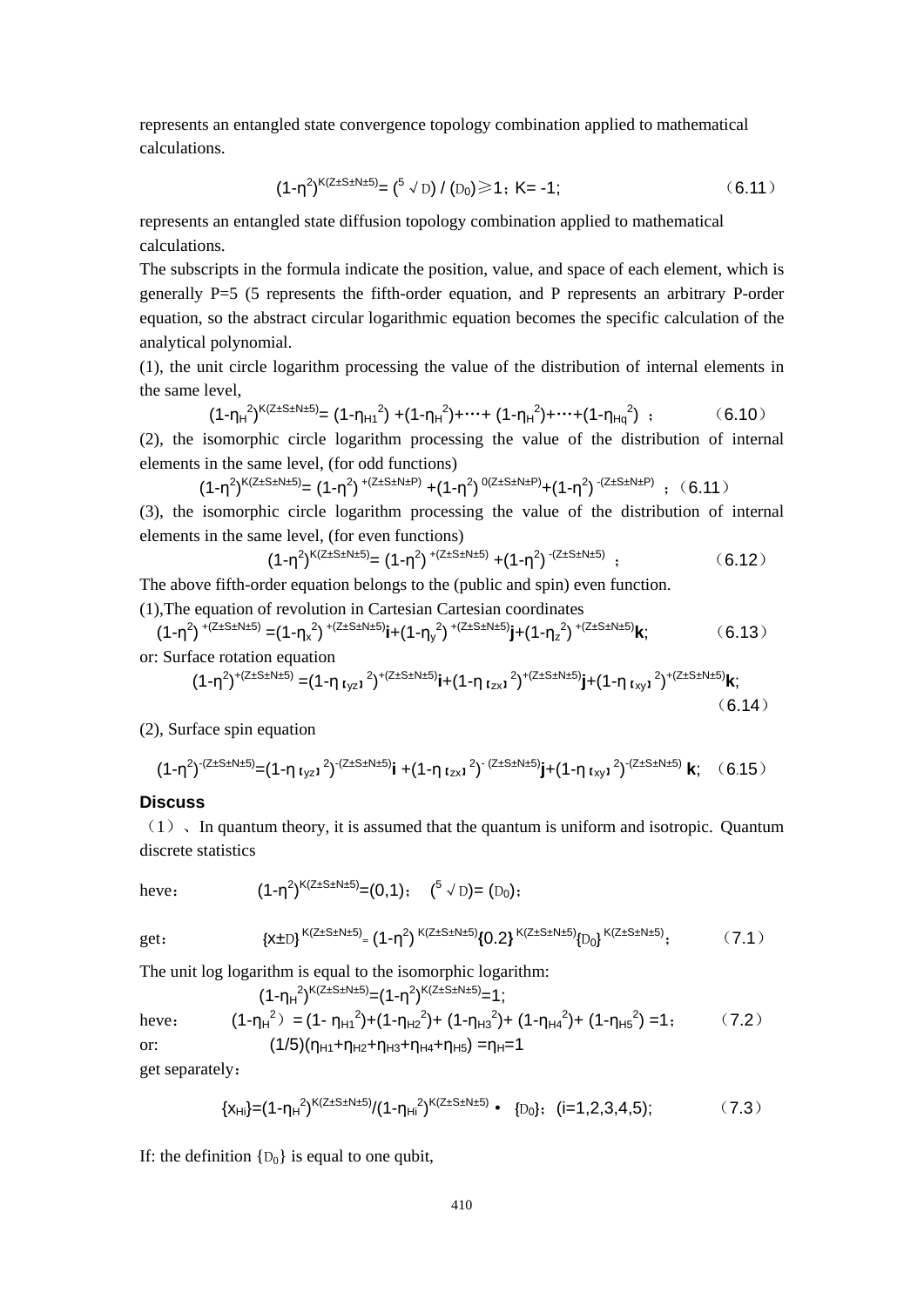The five photons of the above fifth-order equation yield  ${0.2}^5$ =32 qubits

 $(2)$ , In fluid theory, the particles are assumed to be non-uniform and anisotropic. Particle entanglement calculation

heve: 0≤ │(1-η<sup>2</sup> )│K(Z±S±N±5) ≤1;{X}= (<sup>5</sup> √D)≠ (D0);

get:  $\{x\pm D\}^5 = (1-\eta^2)^5 \{0.2\}^5 {\{D_0\}}^5$ 

The unit log logarithm is not equal to the isomorphic logarithm:

 $(1-\eta_H^2)^{K(Z\pm S\pm N\pm 5)}/(1-\eta^2)^{K(Z\pm S\pm N\pm 5)}$ ≠1; heve:  $(1/5)(\eta_{H1}^2 + \eta_{H2}^2 + \eta_{H3}^2 + \eta_{H4}^2 + \eta_{H5}^2) = \eta_H^2 = 1$ (accommodating the five-element equation, scalar)  $(i=1,2,3,4,5)$ ; or:  $(1/10)(\eta_{H1} \cdot \eta_{H2} + \eta_{H3} \cdot \eta_{H4} + \cdots + \eta_{H1} \cdot \eta_{H5}) = \eta_H^2 = 1$ (accommodating the five-element quadratic equation, vector);  $(i=1,2,3,4,5)$ ; get separately:

$$
\{x_{H1}\} = (1 - \eta^2)^{K(Z \pm S \pm N \pm 5)} (1 - \eta_H^2)^{K(Z \pm S \pm N \pm 5)} / (1 - \eta_{H1}^2)^{K(Z \pm S \pm N \pm 5)} \cdot [D_0];
$$
 (8.2)

 $(8.1)$ 

Similarly, any finite finite equation in infinite can be calculated according to the above five (more than five) equations. And the logarithmic property of the isomorphic circle, so that the nonlinear combination of any order can use the arithmetic calculation of linear combination to get the exact equation solution. Or break through the Abelian impossible theorem.

## **5. Conclusion**

 In 1983, Chinese mathematician Xu Lizhi said in the "Selection of Mathematical Methodology" that the main point of the calculus polynomial is continuous regularization [4]. If anyone can make a very useful relationship structure (S), it is very useful to introduce it, and  $G(\bullet)$  and  $F(\bullet)$  can perform important inversions [5].

 The circular logarithm is a novel, independent mathematical computing system that adapts to any high power polynomial with the following highlights:

 (1) In the Einstein theory of relativity, the "invariance of the speed of light" is used as a reference value for speed comparison to a relatively variable "polynomial (function, space, algebra, prime, statistical) mean" as a reference value. Make sure that the logarithm of the circle is three invariant, and ensure that the zero logarithm of the circular logarithm equation is expanded.

 (2) Transforming the traditional calculus symbol into an arbitrary high power polynomial, and then converting it into a circular logarithmic equation, successfully combining "mathematical analysis (entangled state) with statistical calculation (discrete state)".

 (3) It clarifies the relationship between the "multiple-form internal item-sequence combination" and the "multi-dimensional level". Ensure that the logarithmic calculation method is unitary, isomorphic, and reciprocal. Achieve stable zero error and accuracy of arithmetic calculations.

Science has no borders. Here, the author sincerely invites the world's mathematics research enthusiasts and engineering application enthusiasts to work together to develop and perfect the round logarithm theory, and truly become an independent and novel computing system. (proof)